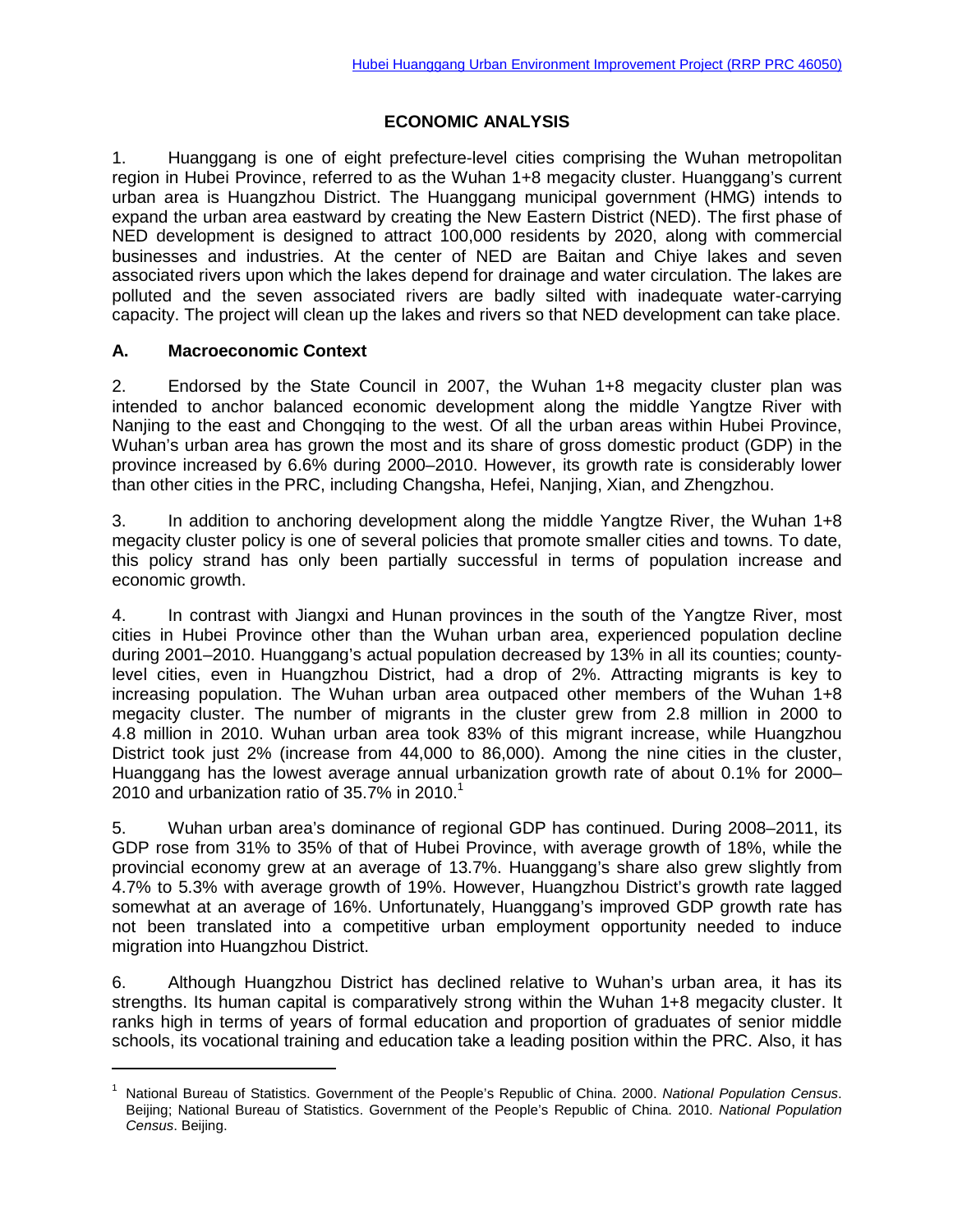five main industrial parks, approved during 1990–2010. Textiles and clothing remain as the district's dominant industry—the number of firms quadrupled and employment doubled during 2001–2010. Meanwhile, Huangzhou District shifted from some of its traditional lower-valueadded industries, such as building materials, machinery, food, and beverages. Two new manufacturing industries have emerged: processing steel from Wuhan, and electronics and telecommunications. Despite these changes, Huangzhou District's economy did not become a new industrial center or a center of producer or consumer services to the Wuhan 1+8 megacity cluster, instead it lagged the achieved growth in other parts of Huanggang.

7. Huanggang has good transport connections by road and rail, and its access to major domestic and international export markets is better than from the western part of Hubei Province. Three railway lines pass through Huanggang, but none connects to Huangzhou District's inland port, which may be a reason for the lack of heavy industry in the urban area. A new high-speed line and road–rail bridge from Huangzhou District to urban areas south of the Yangtze River was completed in June 2014. Travel time from Huangzhou District to Wuhan urban area dropped from 90 to 50 minutes by road and 28 minutes by rail. This will allow improved integration of the two economies, making Huangzhou a better alternative in areas where it has comparative cost advantages to Wuhan urban area.

8. The development of NED as a high-quality livable urban environment is one of the Huanggang government's principal strategies to facilitate local economic growth and urbanization in Huangzhou District, to take advantage of its comparative advantages, and to improve transport links. The basic physical planning principles guiding the NED development are considered sound. NED will integrate well with the existing city. It will (i) incorporate a major green area in the eastern area, (ii) have the rehabilitated Baitan Lake as the unifying element of the district, and (iii) and incorporate new commercial and institutional hubs in the northeastern quadrant and an educational hub in the south. The road network plan integrates well with the existing city and surrounding areas.

## **B. The Project and its Economic Rationale**

9. Currently, the water quality status of Baitan and Chiye lakes and their associated river system is class V or worse and if left untreated, will continue to deteriorate.<sup>2</sup> Eutrophication will increase and the amenity value of the lake environment, already low, will drop further. Thus, the economic rationale for the project rests, first and foremost, on the need to improve the environment through cleanup of local lakes and rivers. The project responds to various environmental initiatives by the Hubei provincial government and HMG intended to redress this situation. At the provincial level, the Chang River Basin Master Plan includes restoration of Yiai and Baitan lakes in Huangzhou District, and sets a water quality target of class IV. At the HMG level, the Huanggang Municipal Urban Master Plan, 2012–2030 sets out to implement these improvements, including improved flood control standards and wastewater separation and treatment standards, while the River and Lake System Rehabilitation Plan for Baitan Lake and its Surrounding Area, 2013 includes many of the project's structural measures.

10. The project supports improvements in water quality and the environment, and NED development by making water quality and other environmental improvements to Baitan and

-

 $2$  Class I water has the highest quality and class V+ water is the worst. Class III water is suitable as a supply source for municipal drinking water treatment and for swimming; class IV is suitable for use as a general industrial water supply and for recreational use involving no direct human contact with the water; class V is suitable only for agricultural water supply and general landscaping use; and class V+ is unsuitable for any use (PRC Environmental Water Quality Standard GB 3838-2002).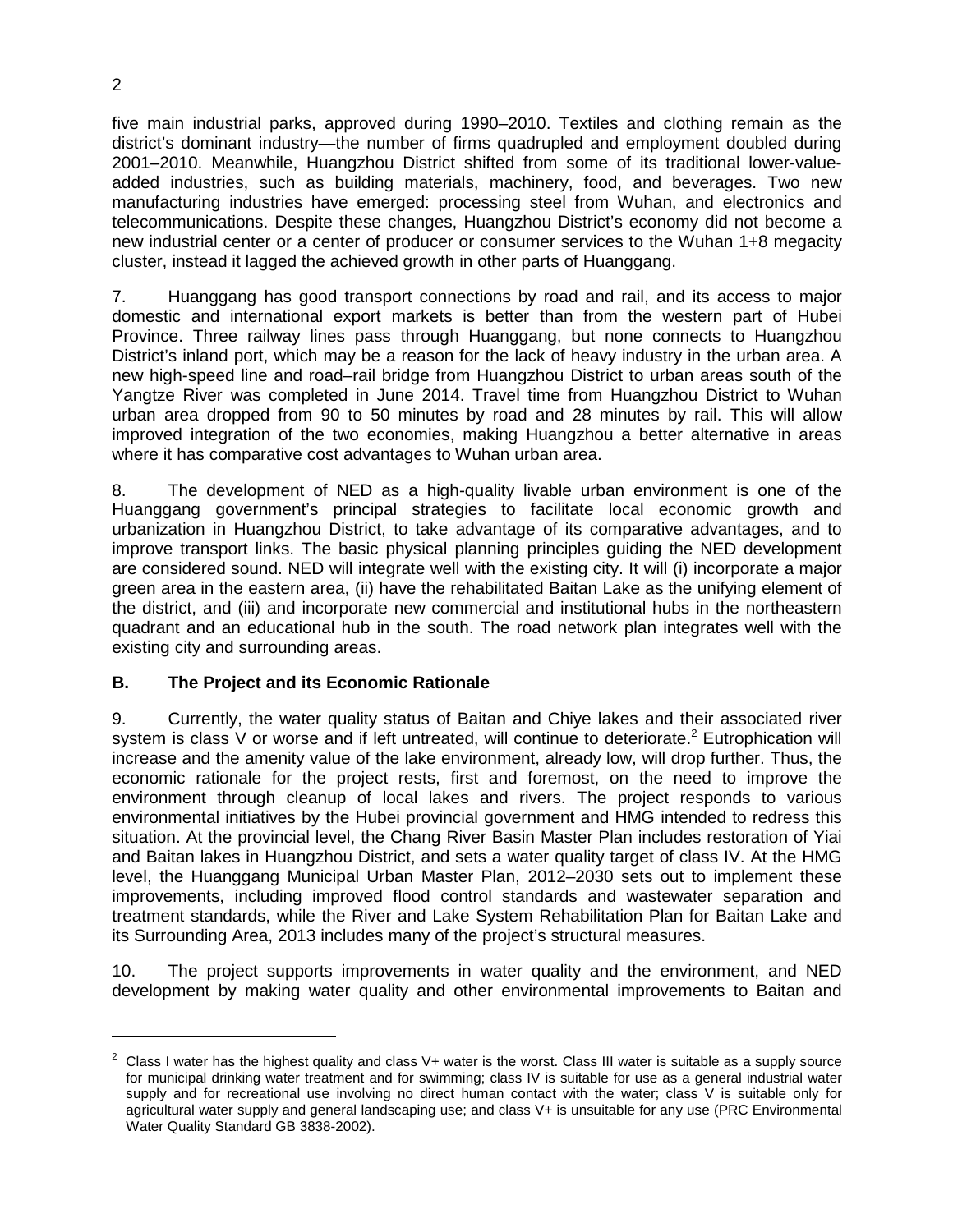Chiye lakes and seven associated rivers (component 1), all of which lie in the zone of planned eastward urban expansion and are central to NED development. As a result of the project, water quality will improve to class IV, from class V or worse. Protection from flooding will be increased and public amenities created to result in a livable urban environment.

11. The solid waste management component (component 2) will ensure that waste generated around the lakes is properly disposed of and not discharged into lakes and rivers, and includes a solid waste public awareness campaign. Capacity-building elements (component 3) are designed to support project implementation and the effective management of the water system, thus helping to ensure the environmental sustainability of NED development.

12. The second part of the economic rationale relates to expected urbanization. Acceleration of urban development is a priority under the PRC's Twelfth Five-Year Plan, with government projecting a 4% increase in urbanization. The NED development plan provides for 100,000 new residents (the direct beneficiaries of the project) together with industries and services in NED by 2020. This implies a growth rate of Huangzhou District's population of 2.4% annually. This would be greater than that achieved by Wuhan urban area (18% in total during 2000–2010) and represents a significant break from Huangzhou District's recent past (although Huangzhou District's migrant population grew by 42,000 from 2000–2010, its total actual population fell by 6,800). However, the relatively low cost of housing, the improved transport links with Wuhan, and Huangzhou's comparative industrial cost competiveness make this growth achievable if NED is viewed as an attractive locality in which to reside.

13. The project will learn from the restoration project of Yiai Lake, a broadly similar scheme to that proposed for Baitan and Chiye lakes in NED. Yiai Lake is located in the southern part of Huangzhou District, on the edge of the core urban area. It is a popular recreational venue for local residents. With rapid urbanization of its catchment, its water quality fell to worse than class V by 2009. A restoration project launched in 2009 (budgeted at \$140 million) has not improved water quality. Consequently, Huanggang Urban Construction Investment Company launched a new restoration phase in 2013. The reasons for the poor performance of initial restoration efforts include (i) incomplete interception of wastewater discharge into the lake, (ii) intensive fish farming in part of the lake exceeding its self-purification capacity, and (iii) insufficient circulation; all of which will be addressed by the project.

14. The HMG's investment (external to the project) ensures that NED will be socially inclusive by constructing low-rent, affordable, and public rental housing to accommodate 4,500 households in addition to resettlement housing for 6,484 households, and a technical and vocational education and training center that provides students and migrants with skills training to respond to the demands of local industries.

# **C. Approach**

15. The nature of the project is such that the direct and indirect economic benefits are difficult to quantify. The project will improve the environment by cleaning up lakes and rivers, which can lead to development of the NED area. Even if the economic growth of the development could be forecast, those benefits cannot be attributed separately to the lakes and rivers cleanup (i.e., the project) and other interventions planned by HMG. However, the major economic benefits expected to come from the project are the indirect economic regeneration effects that the project and the complementary NED development will have on the local Huangzhou environment and economy. As a result, the economic justification for the project relies primarily on the strength of the project economic rationale, and on cost-effectiveness analyses of alternative approaches to achieve the required water quality improvement.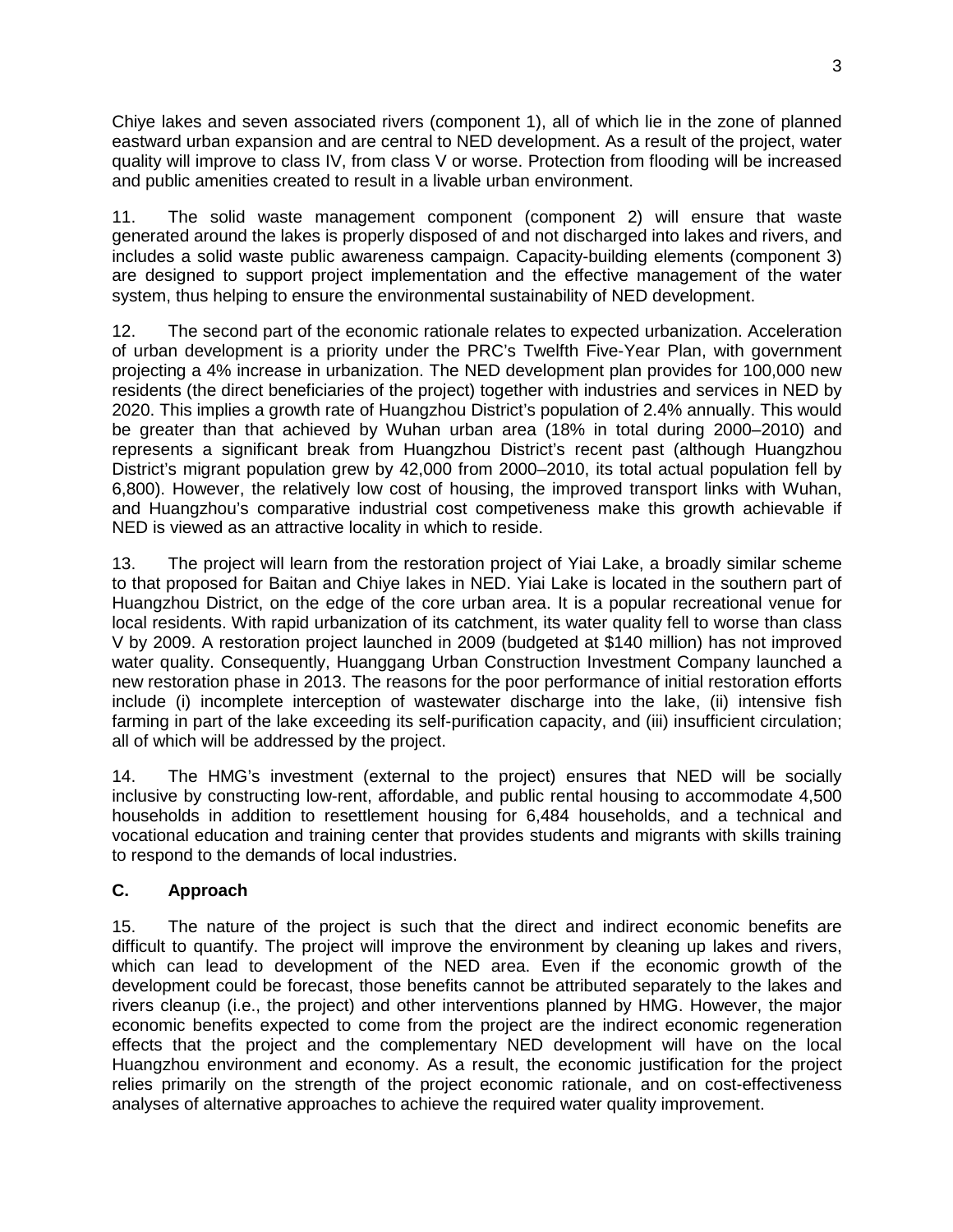## **D. Cost-Effectiveness**

16. The analysis focuses on a simulation and least-cost approach to optimize the project design by first simulating the impact of eight scenarios, and then applying least-cost analysis to the three design options that meet the project's objectives and technical requirements.

17. A water quality impact simulation model tests the outcomes of eight alternative dredging and wetland construction scenarios.3 Table 1 sets out the possible scenarios subjected to simulation. The scenarios vary in terms of the balance and extent of wetland construction and sediment dredging. The model was also subsequently used to optimize the location of dredging and wetland construction for the preferred scenario.

| Table 1: Scenarios of Water Quality Simulation |                                                                                                                                                                                                                                                |                  |                |                      |                                                 |  |  |  |  |  |
|------------------------------------------------|------------------------------------------------------------------------------------------------------------------------------------------------------------------------------------------------------------------------------------------------|------------------|----------------|----------------------|-------------------------------------------------|--|--|--|--|--|
|                                                |                                                                                                                                                                                                                                                | <b>Pollution</b> |                | <b>Water Quality</b> |                                                 |  |  |  |  |  |
|                                                |                                                                                                                                                                                                                                                | Loading          | <b>Horizon</b> | <b>Prediction</b>    |                                                 |  |  |  |  |  |
| <b>Scenario</b>                                | <b>Engineering Measures</b>                                                                                                                                                                                                                    | (year)           | (year)         | (class)              | <b>Notes</b>                                    |  |  |  |  |  |
| 1.                                             | Do nothing                                                                                                                                                                                                                                     | 2013             | 2013           | V                    |                                                 |  |  |  |  |  |
| 2.                                             | Do nothing                                                                                                                                                                                                                                     | 2020             | 2020           | V                    |                                                 |  |  |  |  |  |
| 3.                                             | Sediment dredging only: 539,405 m <sup>3</sup>                                                                                                                                                                                                 | 2020             | 2020           | $\vee$               |                                                 |  |  |  |  |  |
| 4.                                             | Sediment dredging only: 915,000 m <sup>3</sup>                                                                                                                                                                                                 | 2020             | 2020           | $\vee$               |                                                 |  |  |  |  |  |
| 5.                                             | Sediment dredging 539,405 m <sup>3</sup><br>Surface-flow constructed wetland 80 ha plus<br>water transfer 1.1 $m^3/s$<br>Vegetated buffer strips, aquatic plants                                                                               | 2020             | 2020           | IV or V              | V in Baitan<br>north area                       |  |  |  |  |  |
| 6.                                             | Sediment dredging 539,405 m <sup>3</sup><br>Surface-flow constructed wetland 80 ha plus<br>water transfer 1.1 $m^3/s$<br>Vegetated buffer strips, aquatic plants<br>Subsurface-flow constructed wetlands 3.8 ha<br>plus detention ponds 1.5 ha | 2020             | 2020           | IV                   | Preferred<br>scenario<br>based on<br>least cost |  |  |  |  |  |
| 7.                                             | Sediment dredging 915,000 m <sup>3</sup><br>Surface-flow constructed wetland 80 ha plus<br>water transfer 1.1 $m^3/s$<br>Vegetated buffer strips, aquatic plants<br>Surface-flow constructed wetland 8.2 ha in<br><b>Baitan Lake</b>           | 2020             | 2020           | IV                   | Viable<br>alternative 1                         |  |  |  |  |  |
| 8.                                             | Sediment dredging 915,000 m <sup>3</sup><br>Surface-flow constructed wetland 80 ha plus<br>water transfer 1.1 $m^3/s$<br>Vegetated buffer strips, aquatic plants<br>Subsurface-flow constructed wetlands 3.8 ha<br>plus detention ponds 1.5 ha | 2020             | 2020           | IV                   | Viable<br>alternative 2                         |  |  |  |  |  |

ha = hectare, m<sup>3</sup> = cubic meters, m<sup>3</sup>/s = cubic meters per second. Source: Asian Development Bank.

18. With no engineering measures (scenarios 1 and 2), water quality remains at class V and would most likely deteriorate further. If implemented individually, sediment dredging, and surface-flow and subsurface-flow constructed wetlands can improve the water quality in the lakes to some extent (scenarios 3, 4, or 5). However, for sustainable water quality improvement, combinations of sediment dredging, surface-flow constructed wetlands with water transfer, aquatic planting, and subsurface-flow constructed wetlands are required. Of the scenarios examined, only three combinations of engineering measures, scenarios 6, 7, and 8, are

4

<sup>3</sup> A hydraulic and water quality model was constructed to simulate the water quality variations of Baitan and Chiye lakes and calibrated using actual current data (scenario 1). The potential impact of the do-nothing option and six proposed engineering interventions are evaluated by reference to pollutants removed and sustainable water quality improvements in the lakes.  $\overline{a}$